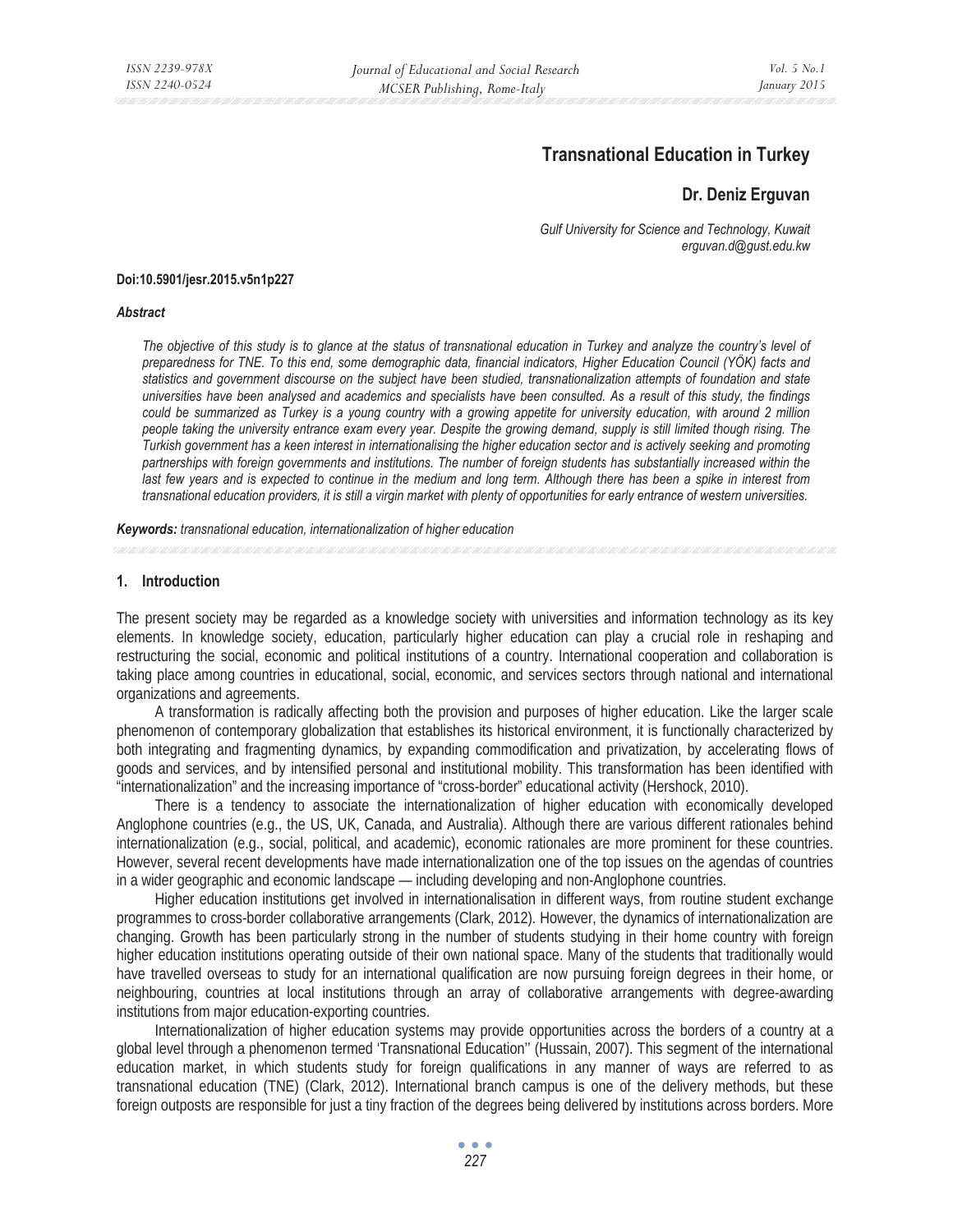| ISSN 2239-978X | Journal of Educational and Social Research | <i>Vol.</i> 5 $No.1$ |
|----------------|--------------------------------------------|----------------------|
| ISSN 2240-0524 | MCSER Publishing, Rome-Italy               | January 2015         |

common are in-country partner arrangements that might include the franchising, twinning or validating of degree programs to teaching institutions and other organizations by awarding institutions.

Transnational education is not a new phenomenon and the international mobility of students may appear as a tradition in the academic world. However the dynamics of transnational education has deeply changed. Twenty years ago, it mostly reflected political, geostrategic, cultural and development aid motivations: the countries encouraged mobility as a way to open up to the world, hoping to create elite international networks. Universities welcomed foreign students but did not make any special effort to recruit them. Nowadays, cross-border education also corresponds to short term economic motivations: it is often perceived as an economic development lever by governments and as a competitive advantage by the institutions (Vincent-Lancrin, p. 64).

Transnational education has experienced a global expansion, and it has diversified beyond the traditional form of student mobility. All signs indicate that this growth will continue in the upcoming decades – unless there is a sudden halt in globalisation due to a major political crisis.

Perhaps not all countries have an explicit policy for the internationalisation of their higher education, but Turkey does.

Turkish governments have started to think how the young generation is educated and trained; Turkish higher education administrators, institutions and academics have seen the need for internationalization of Turkish universities and decided to transform the country's higher education system, particularly since the beginning of the 21st century.

To this end, it seems important to assess the preparedness of Turkish universities for transnational education. In order to assess Turkey's level of readiness for transnational higher education, the study has employed the triangulation method to incorporate the different areas and types of research methodology. Triangulation refers to the use of more than one approach to the investigation of a research question in order to enhance confidence in the ensuing findings. Since much social research is founded on the use of a single research method and as such may suffer from limitations associated with that method or from the specific application of it, triangulation offers the prospect of enhanced confidence (Bryman, 2003, p. 1142). The research phase incorporated and integrated the following sources:

- The views of in-country specialists
- Private correspondence with academics
- Research utilising secondary sources

# **2. The Current Appetite for Transnational Education (TNE) in Turkey**

The appetite for Transnational Education provision in the country is big and it is growing every day. The indicators of this appetite could be observed in **(a)** the country demographics and the increasing demand of the young population for higher education, **(b)** the government discourse and policies targeting a quality and internationally recognized and accredited higher education system, **(c)** flourishing joint diploma programs of many private and state universities, **(d)** the growing number of foreign students in the country and **(e)** the interest being shown by transnational education providers.

#### *2.1 The demographics of the country*

The population of Turkey is expected to be 84.247.088 by 2023. According to the Turkish Statistical Institute (2013), the population will continue increasing slowly until 2050, and it will reach its highest value of 93.475.575 by then. While the population of 60 provinces will increase, the order of the most populous four provinces will not change. The most populous city now, *stanbul will still lead the list with* 16.6 million residents in 2023. Table 1 will give us an idea for student population that is projected for the next decade.

|      | High School Education (15-18 years old) |       | Higher Education (19-22 years old)   University entrance age (19 years old) |
|------|-----------------------------------------|-------|-----------------------------------------------------------------------------|
| 2015 |                                         | 5.257 | .347                                                                        |
| 2020 | $-124$                                  | 5.064 | .258                                                                        |
| 2025 | 1.956                                   | 5.077 | 1.258                                                                       |

**Table 1:** School Age Population Projection in Turkey, 2015-2025 (Million)

According to the Higher Education Strategy report, prepared by the Higher Education Council (YÖK, 2007) in Turkey, by 2025, the number of undergraduate students is projected to reach 65% of the population that is eligible for higher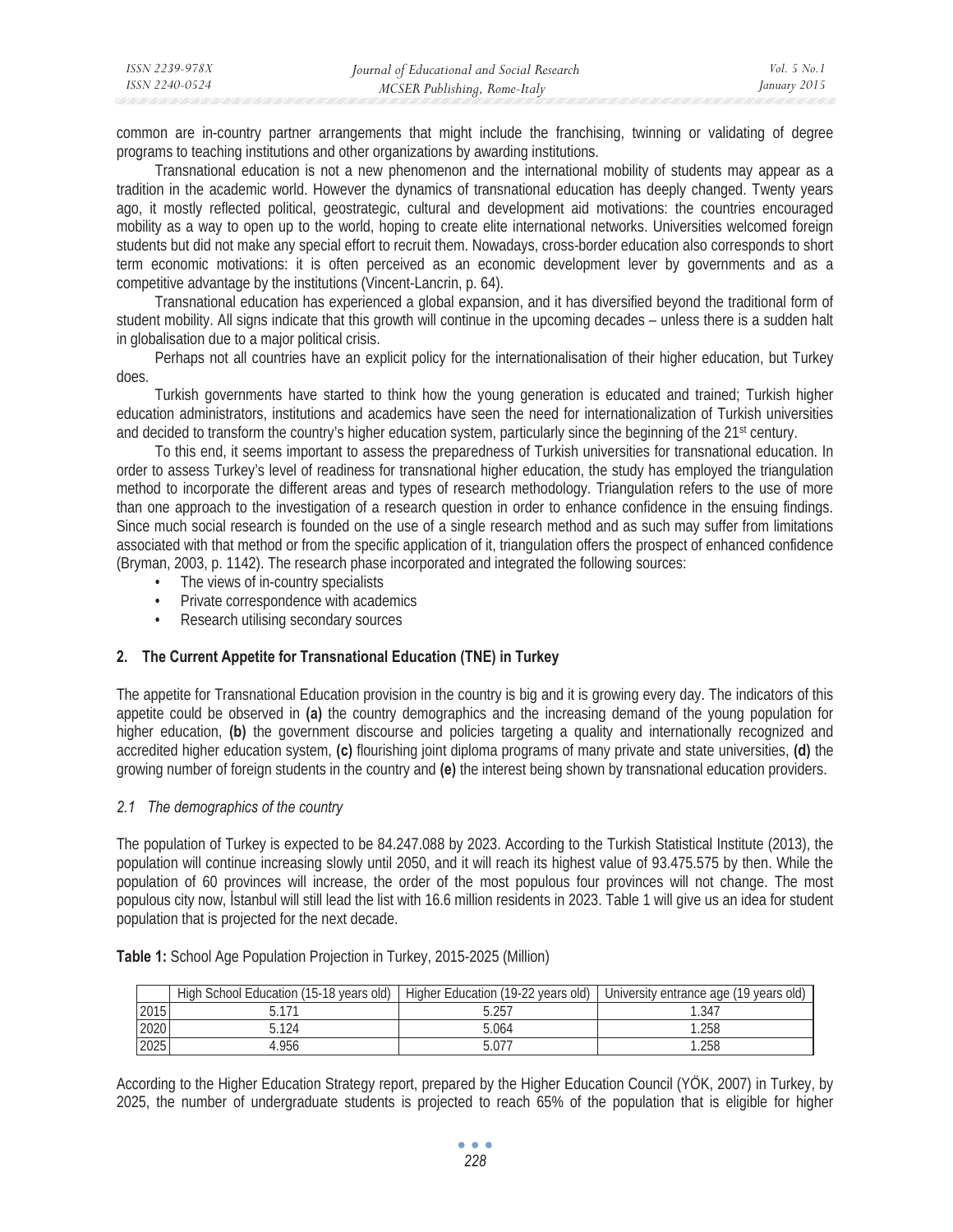| ISSN 2239-978X | Journal of Educational and Social Research | Vol. 5 No. 1 |
|----------------|--------------------------------------------|--------------|
| ISSN 2240-0524 | MCSER Publishing, Rome-Italy               | January 2015 |

education, which will be around 3.380.000. The percentage of students in Open Education is expected to drop from %35 to %11. In addition, post-graduate education is projected to expand and expected to reach 630.000 students.

Foundation universities are predicted to play a bigger role in the next decade and expected to educate %16 of the existing student body. The number of students studying in foundation universities is around 200.000 at the moment and it is expected to reach 575.000 by 2023, by the Foundation Universities Association Chair (Sarıcaoğlu, 2012)

These demographic variables of the country indicate an ever increasing demand for schooling and for university education. However, despite these promising figures for the future of higher education providers, the strategy report also recognizes the following problem areas in the Turkish higher education system that should be tackled for a viable higher education strategy:

- 1. The supply for higher education cannot meet the demand. The youthful country's demand to have a university degree is substantially above the existing capacity.
- 2. The quality of higher education should rise up to the international standards and should be assessed by international accreditation agencies.
- 3. There is a lack of variety in programs, degrees and institutions that will push Turkey to the foreground in the global market.
- 4. Students need to graduate having mastered at least one foreign language, and this emerges as an urgent problem that needs resolving strategically.

In short, the country has a young population that should be trained at international standards.

#### *2.2 Government discourse and policies*

Since the publication of this report in 2006, the political scene in Turkey has shifted and the government and the administration of YÖK have changed. After the parliamentary election in 2007, AKP government has taken over all the administrative and bureaucratic positions. However, despite some positive steps, problems in the higher education have not efficiently been tackled yet. The demand-supply imbalance is still largely observed. However, the growing need for internationalization of Turkish universities is more obvious than ever and the vision of making university education more accessible to millions is stressed by all higher education administrators.

The current president of YÖK, Prof Dr Çetinsaya (2012) pointed to the fact that that university places have increased substantially within the past 4 years, but there is still a long way to go. Turkey is targeting to become one of the 10 biggest economies by 2023, and to this end quantitative growth should be accompanied by qualitative growth. Turkish higher education system should be restructured, and new policies should be adopted in order to make higher education more accessible to the young population.

Dr Çetinsaya has also emphasized one of the higher education visions as internationalization and recognized the need to attract more students and researchers from other regions of the world. Turkey has become one of the actors in the region with its economic and political stability in recent years, however to be more influential in global matters, higher education institutions should develop strategies to attract international students and strive to become hubs of academic excellence.

Another important trend is the substantial growth in public investment in education; the 2011 budget of the Turkish Ministry of National Education was three and half times larger than the 2002 budget. The government will also invest more into the internationalization of the higher education system and international cooperation is going to be encouraged even more (Yalcintas, 2012).

Indeed, government discourse about internationalization of education and opening the system to transnational education opportunities has also been visible in bilateral agreements with various countries including the UK. Moreover, Turkey has partnered with 3 countries so far in transnational universities, Kazakhstan (Hoca Ahmet Yesevi International Turkish-Kazak University, in Turkistan, 1992), Kirgizstan (Kirgizstan -Turkey Manas University, in Bishkek, 1997), and with Germany (Turkish-German University, in Istanbul, 2010, no student admission yet). Discussions are held with British bureaucrats to establish a Turkish-British University in Turkey and to further internationalize Turkish higher education (MEB, 2009; YOK, 2012).

A new law proposal to transform the higher education system has been published by the Higher Education Council which may allow foreign universities to open their branch campuses in Turkey. The proposal which is under discussion now is envisioning foreign universities to open faculties, institutes, vocational schools and conservatories; however the proposal will have some restrictions as to recognition of the diploma and the obligation to have a Turkish partner (Kaplan, 2012). In short, the law will that determine the future of the Turkish higher education system is not likely to be in power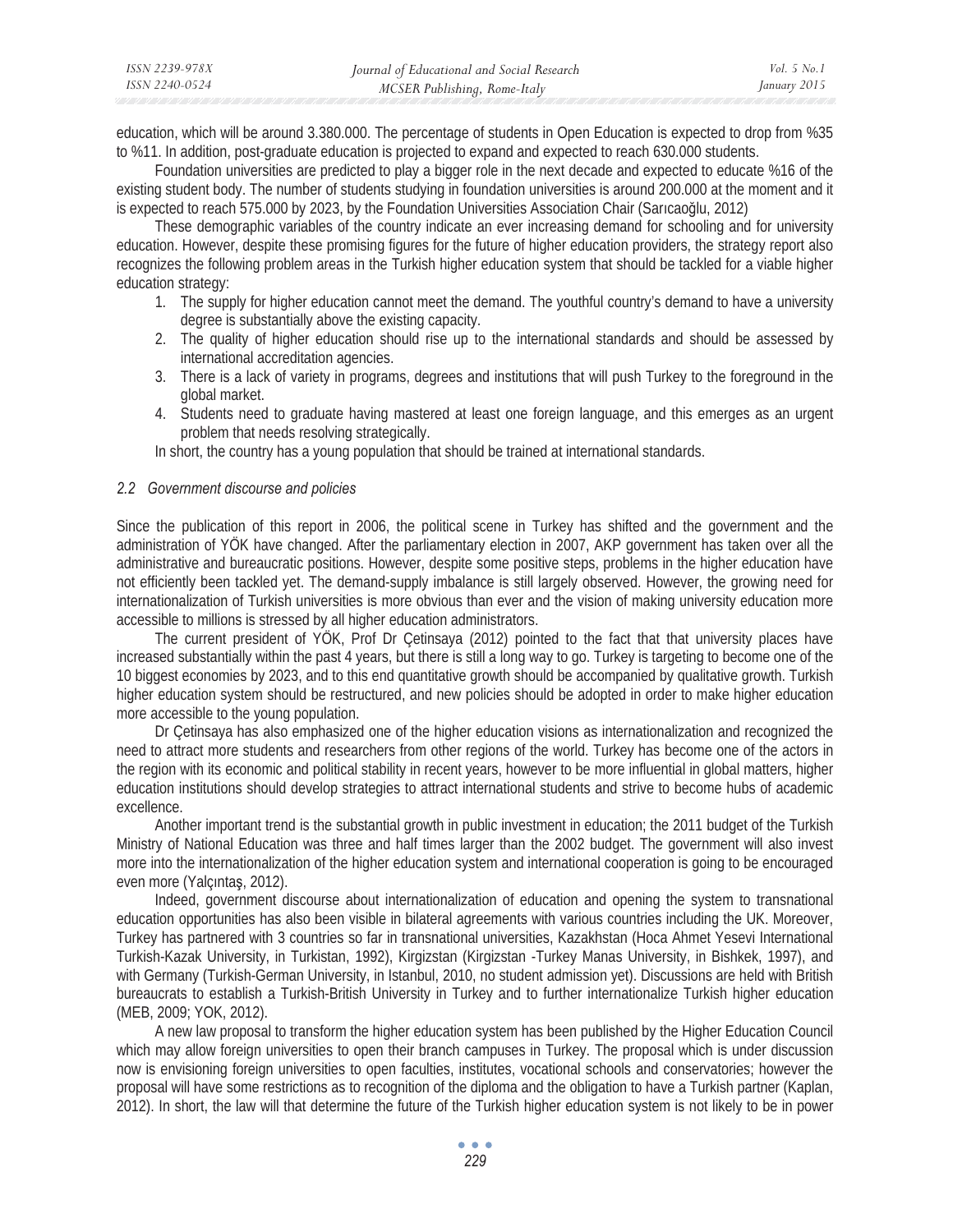very soon due to the political agenda next year which will be quite hectic with local and presidential elections.

# *2.3 Flourishing joint diploma programs of many private and state universities*

Although transnational education involves cross border mobility of students, academics, programme of study and/or institutions, in Turkey the current implementation involves the mobility of students or academics who travel abroad to study or teach, and the second kind, which involves educational partnerships with a foreign institution to offer joint courses, elaborate joint curricula or undertake any other joint educational arrangements.

The well-known Erasmus exchange program which started in 1988 in Europe came to Turkey in 2003. Since then thousands of Turkish students have had the chance to study in a European country as a part of their undergraduate degrees.

Another student mobility opportunity is conducted through joint diploma programmes of various private and state Turkish universities. The first joint diploma program started in 2003-2004 academic year with 305 participants and since then 1961 students have participated in this scheme in both undergraduate and graduate programs. According to 2010 YÖK figures, there are 97 joint programs in Turkey with mainly American and European countries such as England, France, Germany, the Netherlands, Austria, Scotland, Bulgaria and also Russia and New Zealand. This figure is expected to rise in the coming years, due to speed internationalization of the higher education system, and the demand for reputable and internationally recognized diplomas.

The participant universities are mostly foundation universities, such as Kadir Has, Işık, İzmir Ekonomi, Yeditepe, Atılım, Haliç, İstanbul Aydın, Bahçeşehir İstanbul Bilgi. However there is an increasing interest from state universities to make such partnerships as well and *stanbul Teknik, Selçuk, Ege, Akdeniz*, Atatürk, *stanbul*, Afyon Kocatepe, Fatih, Uludağ, Marmara, Sakarya, Anadolu, Yalova, Dokuz Eylül, Erciyes, Çankırı and Karatekin universities are also offering joint diploma programs at an undergraduate level. Some universities offer joint postgraduate degrees, and ODTÜ, ITÜ, Celal Bayar, Sabancı, Marmara, Gebze High Technology Institute have joint PhD programs with various foreign institutes. YÖK has also approved the opening of 12 new 2 year advanced vocational studies programs.

Graduates of such programs are generally known to have the priority in the Turkish job market with their fluent language skills and academic experience in a foreign country.

#### *2.4 The growing number of foreign students in the country*

Turkey is a new player in the field of international education and has been accepting foreign students since 1990's. It has been one of the leading countries to send students abroad, with 100,000 Turkish students studying abroad, mostly in the USA, UK and Canada.

Although Turkey is characterized as a sending country in the global scheme of student movement, the comparison of in-bound and out-bound student mobility in Turkey shows that the number of out-bound students has significantly decreased while the number of in-bound students has slightly increased since 2000.

The decrease in the number of out-bound students could be explained with the increase in the number of universities offering a high quality higher education in Turkey. A hard-working Turkish student will generally not consider studying abroad once they are placed in a reasonable university as a result of the LYS (previously ÖSS) placement exam. The great source of demand for studying abroad comes from the significant percentage of students who are not offered a place in their preferred bachelor's programme. The system often forces bright students to enrol in their second or third choice programmes. A student with a desire to study Medicine could end up studying Chemistry or Biology because their placement exam results are not high enough to enrol in a Medicine programme at a highly reputable university. The reputation of a university is the first criteria students look for when choosing a programme. Because of the great divide in the quality of Turkish universities, instead of studying Medicine at a second-rate university, a bright student might prefer to study a related subject at a highly reputable university. Given the chance, many students in this situation would prefer to study abroad (Yalçıntaş, 2012).

Turkish universities are becoming an increasingly popular destination for students from around the globe, signalling the importance of the growing education sector for Turkey. Between the 2005-2006 and the 2011-2012, the number of international students attending Turkish universities more than doubled, from 15,481 to 31,170 (Studyin Turkey, 2012).

Turks Abroad and Related Communities (YTB) affiliated to Prime Minister's Office received 51,000 applications in 2013 for "Turkey Scholarships", given annually to foreign university students in Turkey. 27,000 undergraduate and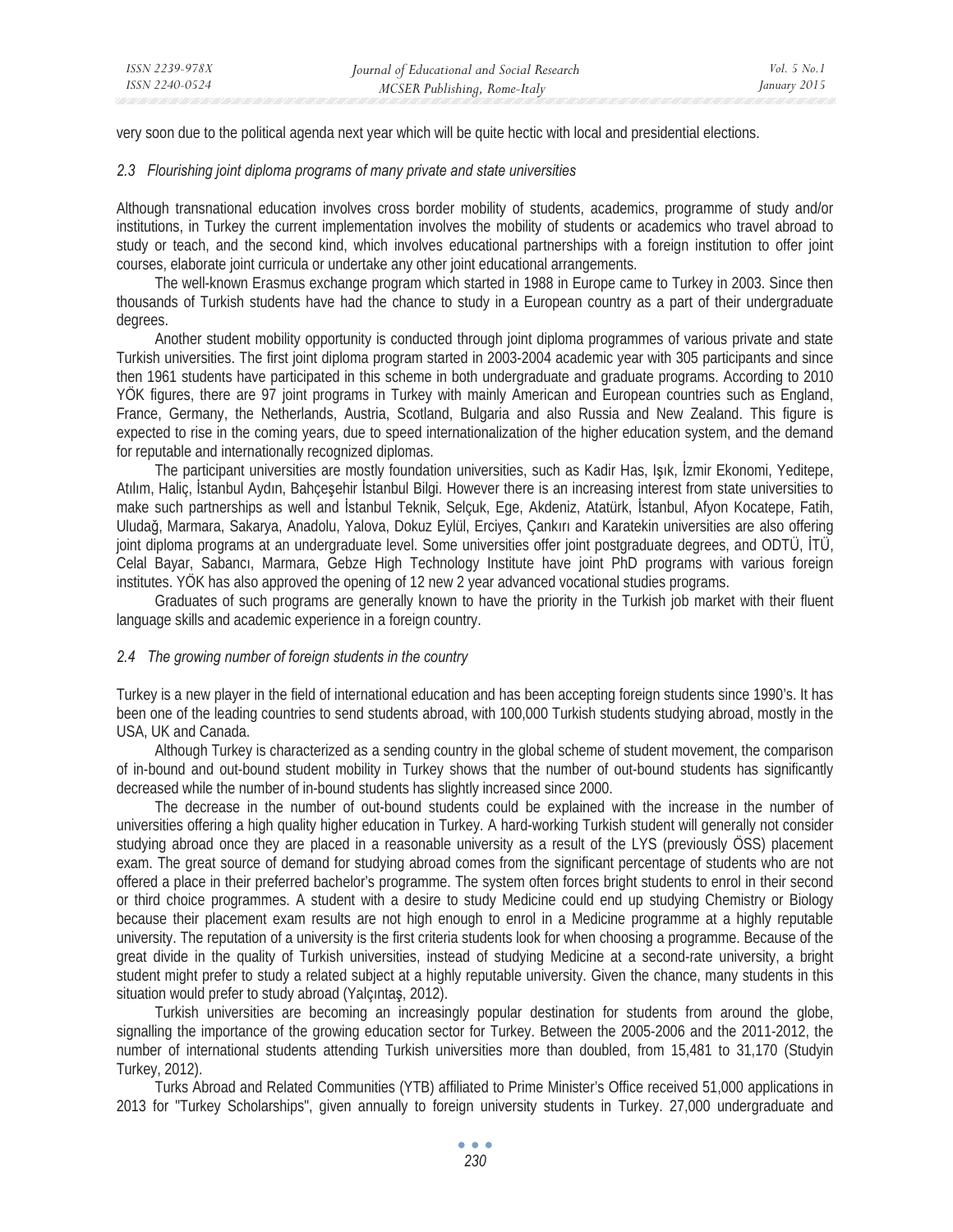| ISSN 2239-978X | Journal of Educational and Social Research | <i>Vol.</i> 5 $No.1$ |
|----------------|--------------------------------------------|----------------------|
| ISSN 2240-0524 | MCSER Publishing, Rome-Italy               | January 2015         |

associate degree students applied for Turkey Scholarships while 24,000 applied for graduate and doctorate level. The highest number of applications was made by Afghan and Somali students for associate degree-undergraduate scholarships while graduate-doctorate scholarships received the most applications from Pakistani, Palestinian, Somali and Afghan students. President of YTB Kemal Yurtnac (2012) told that they received a record number of applications in 2013, highlighting the huge demand and the highest number within the last 20 years. He also added these numbers mean Turkey serves as a new destination and center of education for those who want to receive higher education abroad. "Our aim is to turn Turkey into a base of education by providing more opportunities. We have to keep pace with the US, Britain, China, India and Malaysia, which are the leading countries in higher education" (Yurtnac, 2012)

The goal is to attract 100.000 students in 2015 and 150.000 in 2020, according to Dr. Mustafa Aydin (2012), the Chairman of the DEIK Education Economics Business Council. Some preparations are underway to reach this goal:

- a. 50 state universities and 36 private foundation universities were established between 2006 and 2011, bringing the total number to 170. The same period witnessed an increase of 40 percent in the number of Turkish students attending university,
- b. The country has strengthened its image as an economically stable country in the region,
- c. University promotion and advertisement campaigns are sponsored through an incentive scheme,
- d. Turkish Universities Promotion Agency (TUPA) has been established to promote Turkish universities abroad. TUPA will publish catalogues and distribute them to Turkish embassies abroad, organize PR activities, participate in international education fairs, conferences and workshops.

Turkey is receiving students from around 50 countries. According to YÖK figures, Turkic, Middle East and Balkan countries seem to be leading the list of countries sending the highest number of students. Azerbaijan tops the list with 4.200 students, which is closely followed by Turkmenistan with 4.110 students. Other countries and the number of students they send are listed as follows (YÖK, 2013);

| Northern Cyprus | 3.800 |
|-----------------|-------|
| Germany         | 1.417 |
| Greece          | 1.340 |
| Iran            | 1.305 |
| Bulgaria        | 1.231 |
| Mongolia        | 1.000 |
| Russia          | 800   |
| Syria           | 500   |
| Iraq            | 400   |
| Nigeria         | 250   |
| the UAE         | 201   |

Foreign students mostly prefer state universities and Anadolu University in Eskisehir is the most popular university with 9 thousand foreign students. Istanbul is the  $5<sup>th</sup>$  most popular city to attract foreign students with around 3.000 students (Aksam Gazetesi, 2013).

In Istanbul, foreign students study in various state and foundation universities. The figures below show the number of foreign students in some universities and the most popular departments:

<sup>&</sup>lt;sup>1</sup> Despite close contact with the Middle Eastern countries, the number of students from the Middle East (Mainly Iran and Iraq), including *some oil rich Gulf countries (Bahrain and the UAE) has only reached 793, which constitute 11% of foreign students. This figure was 487 a year ago, which indicates that Turkey has not become an academic destination for Arab students (Deutsche Welle, 2012).*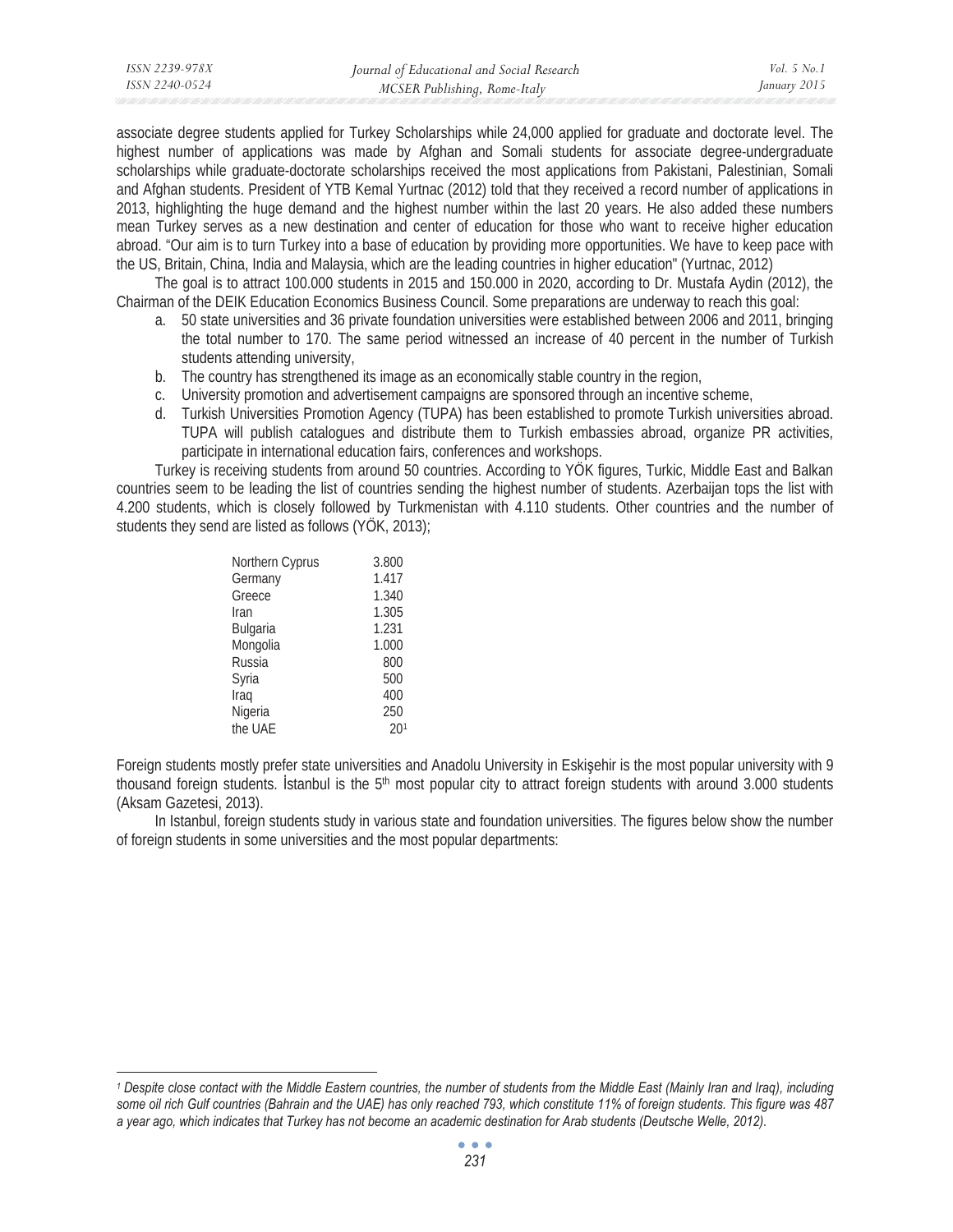#### **University & Department Number of Foreign Students Enrolled**

| <b>Bahçeşehir University</b>                   | 367 |
|------------------------------------------------|-----|
| Faculty of Economics & Business Administration | 129 |
| Faculty of Architecture & Design               | 100 |
| <b>Beykent University</b>                      | 380 |
| Faculty of Economics & Business Administration | 135 |
| Faculty of Engineering & Architecture          | 110 |
| Boğaziçi University                            | 220 |
| Faculty of Economics & Business Administration | 160 |
| Faculty of Engineering                         | 46  |
| Fatih                                          | 723 |
| Faculty of Economics & Business Administration | 231 |
| Faculty of Science & Arts                      | 205 |
| Faculty of Engineering                         | 165 |
| <b>Aydın Uni</b>                               | 138 |
| Vocational Technical School                    | 37  |
| Faculty of Economics & Business Administration | 34  |
| Faculty of Engineering & Architecture          | 34  |
| Bilgi                                          | 238 |
| Faculty of Economics & Business Administration | 106 |
| Faculty of Arts & Sciences                     | 43  |
| İTÜ                                            | 851 |
| Faculty of Electrical & Electronic Eng-        | 169 |
| Faculty of Mining Eng                          | 104 |
| Faculty of Civil Eng                           | 96  |
| Sabanci                                        | 29  |
| Faculty of Engineering                         | 12  |
| Yeditepe                                       | 137 |
| Faculty of Medicine                            | 41  |
| Faculty of Economics & Business Administration | 17  |
| Faculty of Engineering & Architecture          | 17  |

The target countries TUPA has specified for promotion activities of Turkish universities are Albania, Algeria, Afghanistan, Azerbaijan, Bangladesh, Bosnia, Bulgaria, China, Egypt, Germany, Georgia, Ghana, Iran, Iraq Jordan, Kazakhstan, Kuwait, Lebanon, Libya, Malaysia Mongolia, Morocco, Nigeria, Palestine, Pakistan, Qatar, Romania, Russia, Saudi Arabia, Senegal, South Korea, Syria, Tunisia, Turkmenistan, United Arab Emirates, and Uzbekistan (StudyinTurkey, 2012). The target countries cover most of the Turkic and Balkan as well as MENA (Middle East-North Africa) countries.

Interviews conducted with prominent academics from various universities reveal that they are quite hopeful about the foreign student capacity of Turkish universities (Ideal Eğitim, 2013). A great majority of Turkish universities make a serious attempt to attract and get their share of millions of foreign students. They attend international education fairs and promote their universities. Academics also stressed that the universities with English instruction and international reputation have the competitive edge.

Moreover, foreign students, factor geography, academic staff, social facilities, advanced labs, student accommodation into their university choices. However, students are mostly attracted to international accreditation and high academic standards.

Academics firmly believe that Turkey has the potential to be a higher education hub in the region. They also say that the interest from Middle East, Turkic and even African countries is quite natural and understandable as it could be traced back to the Ottoman Empire period. They know more about Turkish culture than any other countries and trust our quality. This advantage should be used efficiently to satisfy the students from these countries so they could be our references.

The motivation to pursue higher education in Turkey varies greatly among students and nationalities. Interviews conducted with foreign students and some studies (Özoğlu, Gür & Coskun, 2012) reveal the following motives for choosing Turkey to study in a HEI:

- Having relatives in Turkey (for Turkic nationalities),
- Growing trade, diplomatic, educational and cultural ties between Turkey and students' home countries (for African and Arab nationalities),
- Inexpensive and high quality programs in English,<br>• Recommendation from friends who have studied of
- Recommendation from friends who have studied or visited,
- Being a Muslim country,
- Interest in Turkish language and culture,
- Scholarship opportunities.

Interviews conducted with foreign students in the country show that the educational opportunities of Turkey are not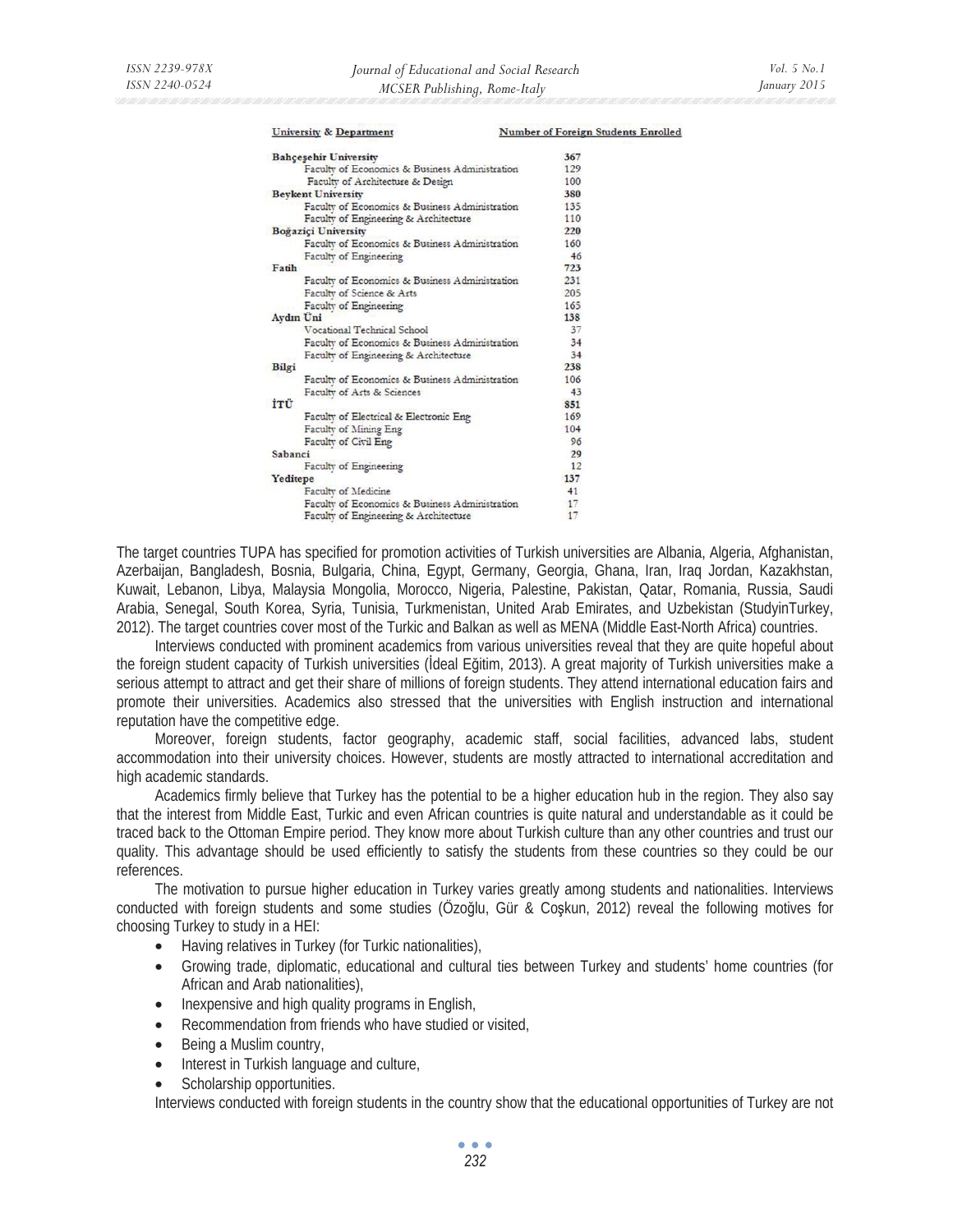presented adequately in foreign countries, and this constitutes the biggest shortcoming of the international student policy of the country (Özoğlu, Gür & Coşkun, 2012).

To sum up, Turkey's government has actively supported higher education institutions in their efforts to establish joint universities and develop joint programs with partners from countries in surrounding regions. Also, the government has played an active role in establishing international universities, determining the scale of student exchange, and facilitating the development of joint programs. The extent of the involvement indicates that Turkey is using higher education as a foreign policy tool.

# *2.5 The interest of international higher education providers*

With its young population, approximately 2 million students trying to get university education every year and 100.000 students studying abroad, Turkey has long been noticed by international higher education providers.

The discussions for the new YÖK legislation are still continuing and if approved, this may open the door for foreign universities to invest in the country directly. Following the proposal, international higher education providers have speeded up their promotion activities in Turkey. For example International Education Fairs of Turkey (IEFT) has hosted 170 universities from 30 countries in various big cities of Turkey. The participant countries this year ranged from the USA, the UK to Malaysia, Romania and Poland (IETS, 2013). The general coordinator of IETS, Deniz Akar said that many foreign universities have started their investigations in Turkey for investment purposes and these are mostly private universities that have branch campuses all over Europe. European University, London School of Business, the American and New York universities are potential investors in Turkey.

Another recent development that could set a model for transnational education providers considering investing in Turkey has been the acquisition of Bilgi University by an American network of universities, Laureate International (Armstrong, 2008). This takeover is normally a violation of the Constitution because Turkish universities cannot be run by foreign organizations; however Bilgi University announced in 2009 that it would join the Laureate International Universities network. Since then the American network has gradually taken over the administration and they have been acting as strategic partners in education since February 2009. The founder of the university Oğuz Özerden believes this partnership will also help the university attract students from the Middle East, Russia and China. He also adds that according to their agreement, Laureate International will support international promotion activities of Bilgi and its search for foreign students. Bilgi will share its experience and expertise in disciplines such as communication, law and international relations with other universities in the network and will receive know-how in vocational training, middle level manager training, adult education and online education.

A similar development in January 2012 took place and The Carlyle Group acquired a 48% stake in Bahcesehir Koleji, a private education provider in Turkey (Carlyle Group, 2012). Bahcesehir Koleji is part of Bahcesehir Education Group which also owns Bahcesehir University, a private university with approx. 13,000 students, and Ugur, a chain of test preparation centers. Carlyle is an experienced investor in private education and recent investments in the sector include: Apollo Group, an education provider for more than 30 years in USA, operating the University of Phoenix, the Institute for Professional Development, the College for Financial Planning, Wall Street Institute, Inc., a global operator and franchisor of English language instruction services. Carlyle's MENA team targets investments in Turkey, the Gulf Cooperation Council (Bahrain, Kuwait, Oman, Qatar, Saudi Arabia and the United Arab Emirates), North Africa (Algeria, Egypt, Libya, Morocco and Tunisia), and the Levant (Lebanon and Jordan). In the press release that was published also on the group website, Walid Musallam, Carlyle Managing Director and Head of Carlyle MENA, says (2012), "Demand for private education in Turkey is increasing, driven by a number of factors including a growing student population and higher incomes. Bahcesehir Koleji has developed a strong position in this sector and we are very excited to be investing in the business"

As the two acquisition examples indicate, this is likely to start a new trend in Turkey. In short, what academics and professionals in education agree that Turkey is soon to be a popular destination for international higher education providers and a country where top 100 universities of the world may want to invest in.

#### **3. Demand for State and Private (Foundation) Universities, Programs and Courses**

# *3.1 Foundation and State Universities*

According to 2012 YOK figures, Turkey has currently 173 universities, 107 of them are state, 66 of them are foundation /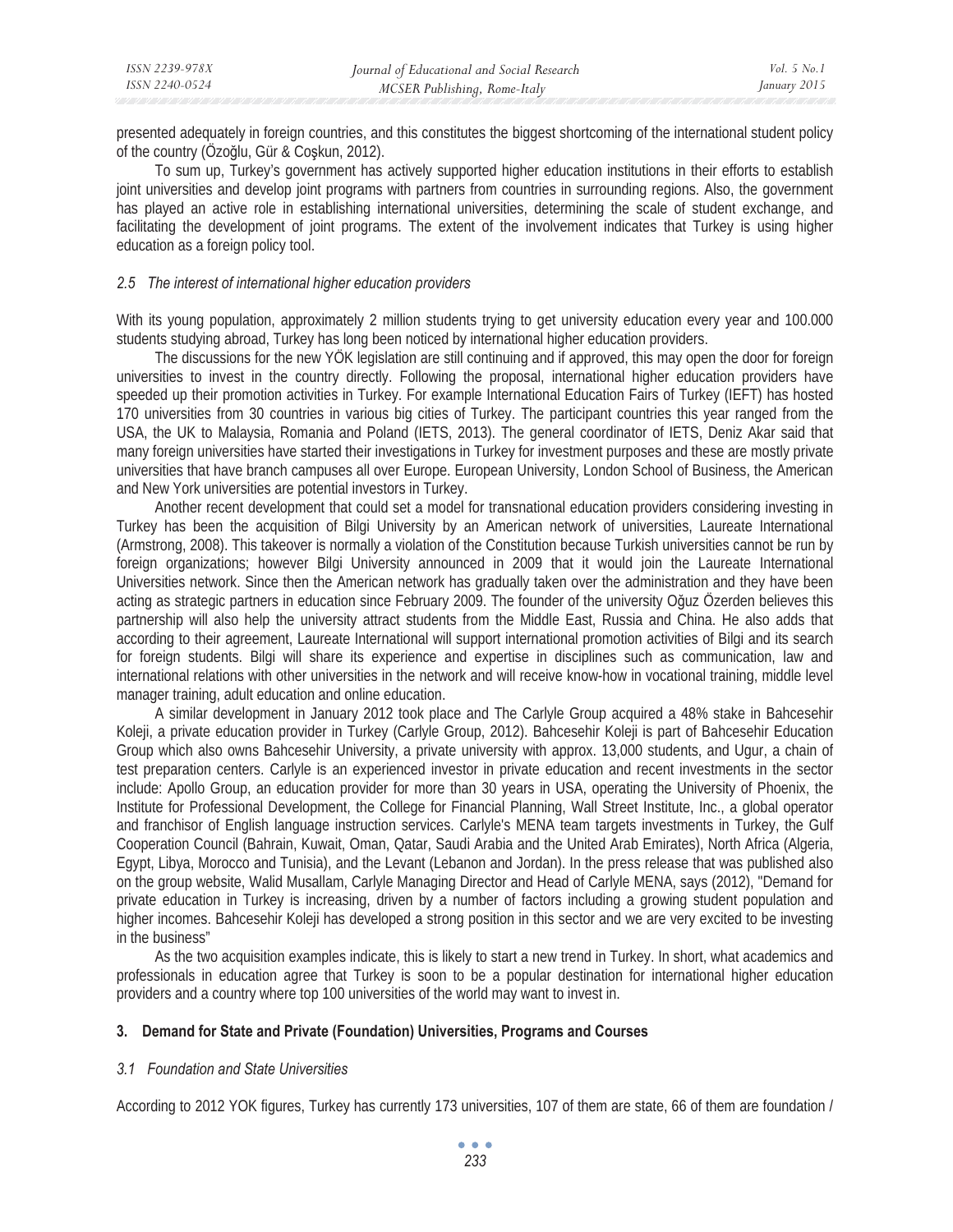private but non-for-profit and 7 advanced vocational school. Universities are mostly located in 3 big cities, Istanbul, Ankara and Izmir, but there are some established universities in other cities of Turkey as well.

Best students still prefer state universities, however some foundation universities have also established themselves as respectable higher education institutions. The best Turkish universities (excluding the ones with medical faculties) according to their academic performance are as follows (URAP, 2012);

**Table 2.** University Rankings in Turkey in 2012

|                | Orta Doğu Teknik Üniversitesi (State - Ankara)              |
|----------------|-------------------------------------------------------------|
|                | Istanbul Teknik Üniversitesi (State - Istanbul)             |
| 3              | Boğazici Üniversitesi (State - Istanbul)                    |
| $\overline{4}$ | Gebze Yüksek Teknoloji Enstitüsü (State - Kocaeli)          |
| 5              | Izmir Yüksek Teknoloji Enstitüsü (State - Izmir)            |
| $\overline{6}$ | Ihsan Doğramaci Bilkent Üniversitesi (Foundation - Ankara)  |
|                | Sabanci Üniversitesi (Foundation - Istanbul)                |
| $\overline{8}$ | Koç Üniversitesi (Foundation - Istanbul)                    |
| 9              | Tobb konomi ve Teknoloji Üniversitesi (Foundation - Ankara) |
| 10             | Yildiz Teknik Üniversitesi (State - Istanbul)               |

Table 2 shows there are 4 foundation universities among the best universities in Turkey. The foundation universities in the list are all backed up by strong foundations sponsored by wealthy business people.

Table 3 shows the ranking of top ten foundation universities in Turkey, according to 2012 figures;

**Table 3.** Foundation University Rankings in Turkey in 2012

|                | Ihsan Doğramacı Bilkent Üniversitesi   |
|----------------|----------------------------------------|
|                | Sabanci Üniversitesi                   |
| $\frac{2}{3}$  | Koç Üniversitesi                       |
| 4              | Başkent Üniversitesi                   |
| $\overline{5}$ | TOBB Ekonomi ve Teknoloji Üniversitesi |
| 6              | Fatih Üniversitesi                     |
| 7              | Yeditepe Üniversitesi                  |
| 8              | Doğuş Üniversitesi                     |
| $\overline{9}$ | <b>Atilim Universitesi</b>             |
| 10             | Cankaya Üniversitesi                   |

The most popular foundation universities are Yeditepe, İstanbul Aydın, İstanbul Bilgi, Bahçeşehir, Bilkent, Başkent, Koç, Beykent, Fatih, and Kadir Has. The list below shows the number of some popular foundation universities which are located in Istanbul and Ankara.

Table 4. Foundation University Rankings according to Total Number of Students

| <b>University</b>                 | <b>Number of Students</b> | <b>Number of Foreign Students</b> |
|-----------------------------------|---------------------------|-----------------------------------|
| YeditepeÜniversitesi              | 15,054                    | 137                               |
| <b>Istanbul AydinÜniversitesi</b> | 11,531                    | 138                               |
| IhsanDoğramaciBilkentÜniversitesi | 10,980                    | 154                               |
| <b>BeykentÜniversitesi</b>        | 10,734                    | 380                               |
| <b>FatihÜniversitesi</b>          | 8,876                     | 723                               |
| <b>Istanbul BilgiÜniversitesi</b> | 8,338                     | 238                               |
| <b>BaşkentÜniversitesi</b>        | 8,306                     | 37                                |
| <b>BahçeşehirÜniversitesi</b>     | 8,286                     | 367                               |
| Istanbul KültürÜniversitesi       | 6,241                     | 116                               |
| <b>Istanbul ArelÜniversitesi</b>  | 6.145                     | 33                                |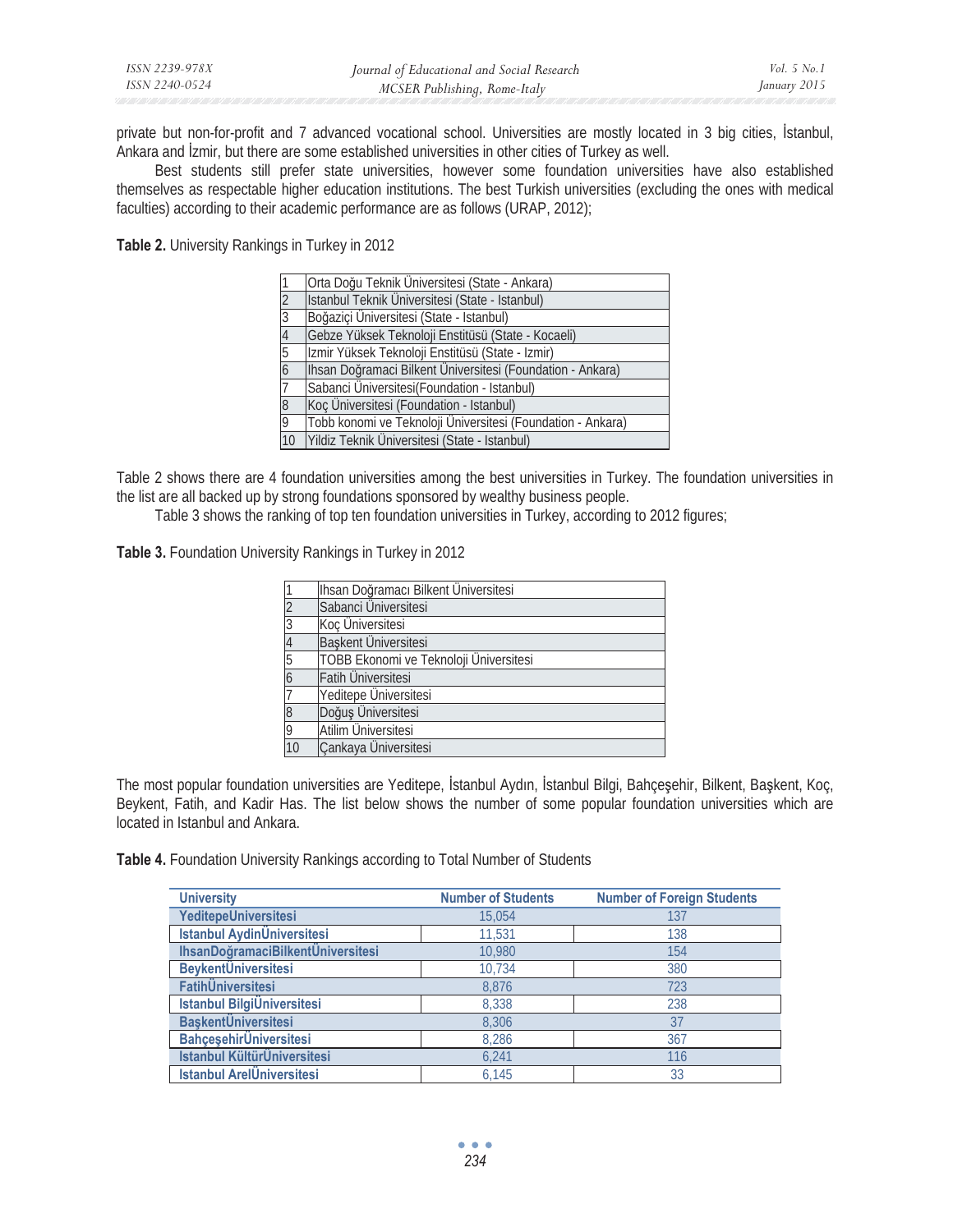# *3.2 Demand for Undergraduate Programs*

In 2011, 835.915 new students enrolled in a university program in Turkey:

- 431.576 students (51,63%) signed up for a BA or BSc,
- 339.198 students (40,50%) signed up for an Associate Degree (2 year programs)
- 51.223 students (6,13%) signed up for an MA, MSc, MBA
- 9.623 students (1,15'i%) signed up for a PhD

The most popular BA and BSc programs according to a student survey (Eğitim BirSen, 2011) are;

- Teaching  $(20, 2\%)$ ,
- Engineering and architecture (15.5%),
- Administrative sciences (14.2%).
- $\bullet$  Law (9%)
- Arts and Sciences (8.2%).

The joint degree programs that many state and foundation universities offer mostly focus on computer, mechanical, software and industrial engineering in BSc; business administration and economics, English language and literature, and English teaching in BA programs. These programs also reflect the program choices of Turkish high school graduates.

According to a study by Pekkaya and Çolak (2013), the factors determining Turkish students' career choices are job security, remuneration and career opportunities. These three factors explain almost 65% of students' career choices.

# *3.3 Demand for Post-graduate Degrees*

When it comes to Masters degrees, foundation universities particularly target professionals who would like to build on their BA and BSc degrees for a career change, promotion and a pay rise.

According to a survey, in some universities the percentage of working students in post graduate programs are as high as 90%, with an age average of 25-35 (Erdoğan, 2011). Most universities adjust their timetables according to the working hours of their students, starting classes after 18.00 during week days and scheduling classes at weekend mornings.

MBA has an undisputable dominance in post graduate programs. MBA and Executive MBA programs are very popular among professionals who want a career move. Universities that attract the most professionals with their MBA, Executive MBA or e-MBA programs are Koc, Sabanci, Bilkent, Bahcesehir, Bilgi, Ozyegin and Kultur universities in foundation universities and Bogazici, Istanbul Teknik and Ortadogu Teknik universities in the state sector.

MSc in Finance is second in popularity. This program is the primary choice for professionals working in finance markets. The third most popular program is MSc in MIS (Management Information Technologies) or other computer and information technologies with similar titles (Erdoğan, 2011).

In prominent state universities (Bogazici, ITU and ODTU) engineering MSc programs are still popular with Engineering graduates and software/ computer, electric and electronic, mechanical and industrial engineering programs are still preferred by successful graduates of engineering programs.

The ranking of popular postgraduate programs according to academics (private correspondence) from Boğaziçi, Koç, Bahçeşehir, Sabancı, Bilkent and Okan is as follows:

- MBA
- Business Administration and Management Degrees
	- o Strategic management and brand management
	- o Global business administration and marketing
	- o Technology management
	- o Health management
	- o Engineering management
	- o Supply chain and logistics management
- Finance and Economics
- Management Information Systems
- Engineering (Computer, electric and electronic, industrial and molecular biology)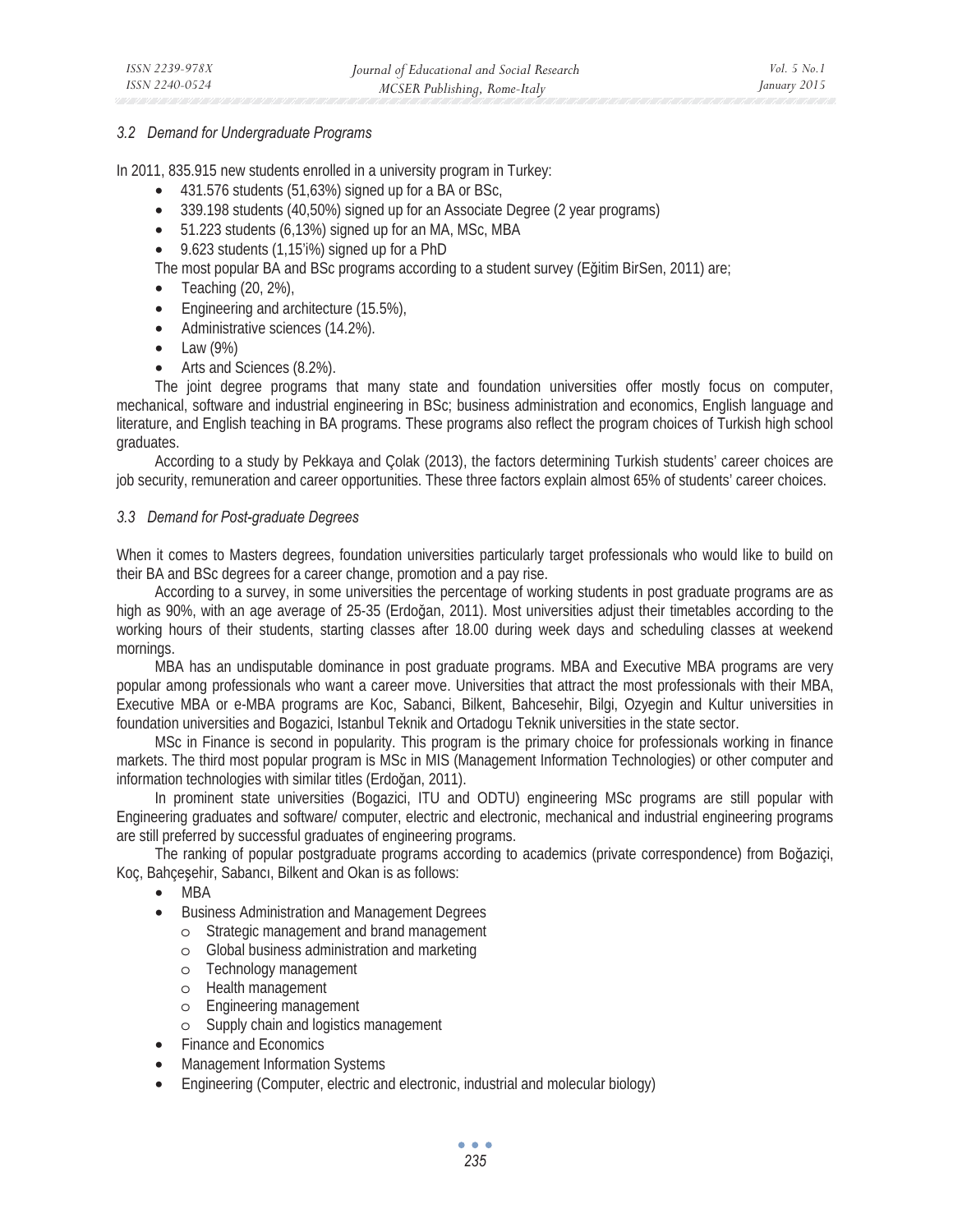| ISSN 2239-978X | Journal of Educational and Social Research | <i>Vol.</i> 5 $No.1$ |
|----------------|--------------------------------------------|----------------------|
| ISSN 2240-0524 | MCSER Publishing, Rome-Italy               | January 2015         |

In personal interviews, an academic from Bahçeşehir University pointed to the growing popularity of MA programs and said post graduate programs in marketing communication and public relations, advertisement, EU relations and law always reach their enrolment capacity.

Another personal interview with an academic from Sabanci University pointed out that MBA programs have been around for almost century in the USA, but are in their infancy in Turkey. He expects the demand to rise in the coming years due to the need for more highly qualified personnel of companies. He also mentions that family companies are increasingly becoming more professional and employing secondary level managers with MBA degrees or paying their tuition fees to encourage them to complete their MBA's.

Academics from Bilkent and Koç universities link the popularity of their programs to the quality of their academic staff, their flexible timetables and internationally accredited programs.

#### *3.4 Tuition fees*

Tuition fees in postgraduate programs are mainly determined by the language of instruction, the choice of university and course and program contents. Weekend and evening courses are more costly than courses offered in regular hours. Postgraduate tuition fees range from 5.000 TL (\$ 2.500) to 56.000 TL (\$ 22.000). In some universities students are charged per credit for about \$ 250-400.

Foundation universities have announced their tuition fees for 2013- 2014. Fees vary greatly according to the undergraduate program to be studies, and they range between 18 and 50 thousand Turkish lira (**1 USD= 2.2 TL** approximate currency rates as of 19th November, 2014)

Below is a list of some popular universities and their tuition fees for 2013-2014 academic year:

- Koç: Undergraduate: 36.500 TL, Medical faculty 50.000 TL (full or partial scholarships available)
- Sabancı: Undergraduate: 36.000 TL (full or partial scholarships available)
- Bilkent: Undergraduate: 22.000 TL
- Bahçeşehir: Undergraduate: 26.000 42.000 TL
- Okan: Undergraduate: 18.000 24.000 TL
- Fatih: Undergraduate: 17.000 TL

The tuition fees that foreign students pay vary based on the program and the type of the universities. For example Fatih University, a popular destination for foreign students charges students as follows:

- Medical Faculty **19.500** US dollars
- Law Faculty **11.000** US dollars
- Economics & Business Administration and Engineering **9000** US dollars
- Science and Arts **6.500** US dollars
- Foundation/Prep year **5.900** US dollars

Sabanci University, well-known for its top quality academic staff and popular post graduate programs charges foreign students almost the same as home students with the following scheme:

- Undergraduate departments **16.000** US dollars
- MBA **20.000** US dollars
- Masters in Finance **12.500** US dollars
- Masters in other disciplines **7.500** US dollars
- PhD in Management **10.000** US dollars

Bahcesehir University which hosts the highest number of foreign students among foundation universities charges foreign students 7900\$ for undergraduate and post graduate programs.

The listed tuition fees show that the fees the Turkish foundation universities are charging their students are quite affordable compared to their western counterparts.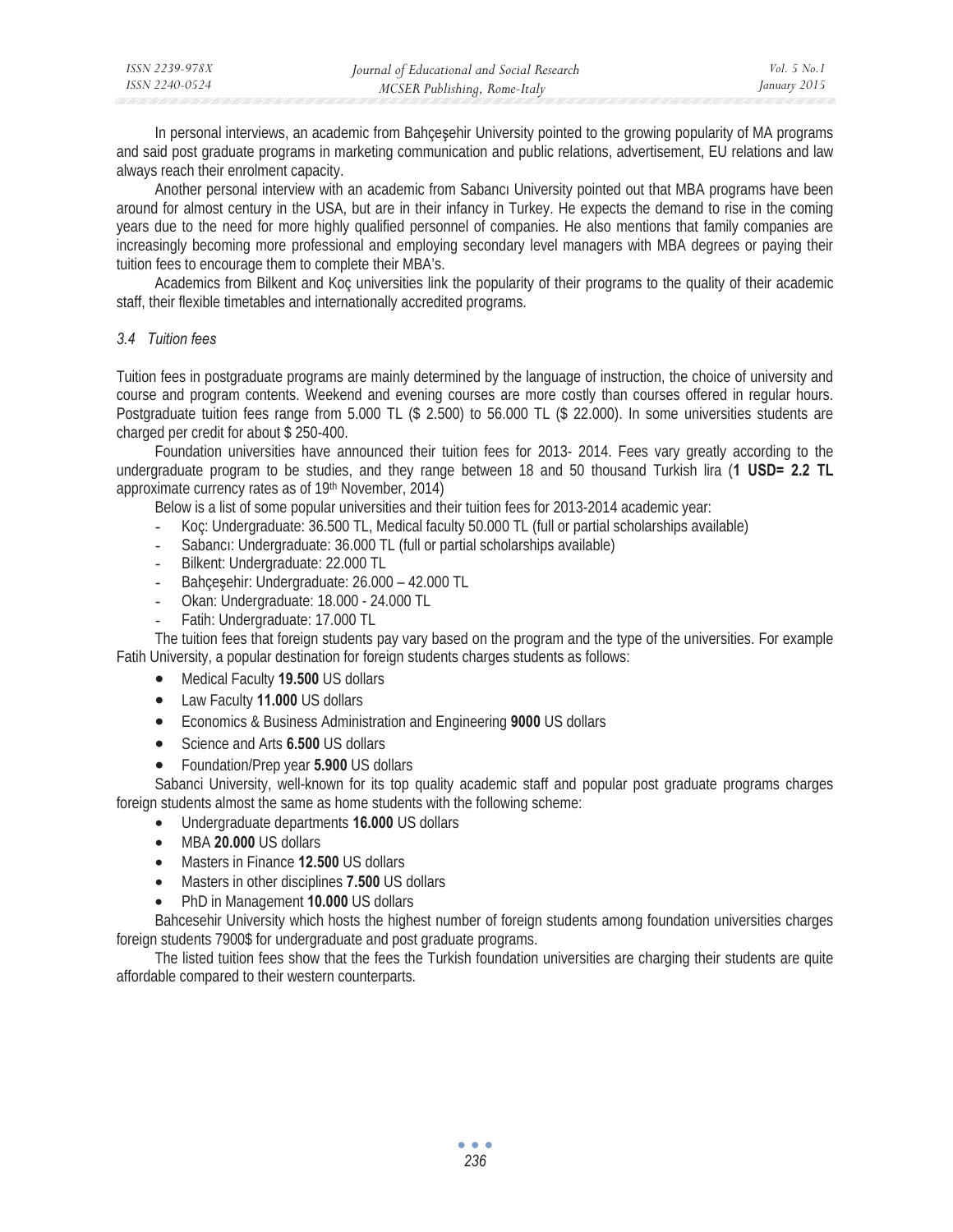# **4. Some Problem Areas in Turkish Higher Education**

#### *4.1 Foundation Universities2*

Foundation universities have been a topic of discussion since they were established. There have been supporters as well as opponents among researchers, academics and politicians. Supporters generally highlight the fact that these universities absorb the demand for higher education, ease the financial burden of the state, and keep the students, who may otherwise have chosen to study abroad, in the country (Yetkin and Atabek, 2006). Foundation universities intensify the competition in higher education and find creative ways for student intake. This competition is contributing to the scientific progress in the country, and reversing brain drain of the educated population (Sarıcaoğlu, 2012).

An increasing number of students prefer foundation universities due to their positive characteristics such as student-focused service, quality teaching staff, hands-on training, cooperation with business community, and quick adaptation to new technologies, and instruction in foreign language (Sarıcaoğlu, 2012). In addition, almost 40% of the students studying in the foundation universities in Turkey are enrolled in programs related to economics, management, and administrative studies, which train the minds that will contribute to the global economy. This percentage is considerably lower in the state institutes which cannot adapt to market needs quickly or do not function according to market principles and have different priorities. Graduates of foundation universities are most likely to become professionals who will generally aim to work for multinational companies and banks that can afford to pay high salaries. In this sense, the relationship with economic globalization is direct (Yalçıntan & Thornley, 2006).

According to some scholars and researchers who are critical of these institutions, foundation universities were established as non-profit organizations, however they have become for-profit institutions. The tuition fees of these universities (for the 2012-2013 academic years, between 10.000 and 30.000 USD) are not affordable for many Turkish households and a very small number of students (according to ÖSYM data for 2010-2011 academic year approximately 194.000 students) take advantage of the opportunities offered by foundation universities. The students who can afford to pay the tuition fees generally come from higher socio-economic families, which does not alleviate the inequality in educational opportunities (Tansel and Güngör, 2002).

Another problem area closely linked to high tuition fees is the inability of foundation universities to achieve their enrolment targets. In 2011, state universities have filled %92 of their places, whereas this figure was around %70 in foundation universities. As an example, Kultur University enrolment figures in 2012 were as follows: departments with 25% scholarship had %74, with %50 scholarship had %84 enrolment rates while departments with 75 and 100% scholarship reached their full capacity.

Despite the economic growth in the recent years, the demand for private education in Turkey is still below expectations. The big boom in the number of foundation universities has increased the supply of private education which clearly indicates a fierce competition among foundation universities. Almost all universities have engineering and administrative sciences faculties; therefore they should emphasize the strengths of their departments and offer innovative programs to expand their market shares. If low enrolment rates continue, some foundation universities will have to close less popular departments or the university administration will be taken over by stronger foundations (as happened with Doğus University, which has been acquired by Doğa Education Group recently.)

In addition, the position of Rectors and their relationship with the Boards of Trustees in these institutions is controversial. The Rector is the chief executive officer in state universities, whereas in foundation universities, they are only members of the Board of Trustees. This situation can create issues, for example, in autonomy, institutionalization and academic leadership. Official representative of the legal entity and the final decision maker in academic appointments is the board of trustees, which has led to two power groups within the administration (Ergüder, 2010, p. 70- 71).

# *4.2 Quality*

Currently there are 182 HEI's in Turkey, some very well-established, others that have only recently opened their doors to

*<sup>2</sup> In Turkey, the term "private universities" and "foundation universities" are used interchangeably because they are founded by the foundation of a private enterprise. Students, who would like to study at these universities, have to take the national university entrance examination, as well. In most cases, the score required to be placed in a private university is not as high as what state universities require and students have to pay really high tuition fees. Foundation universities offer scholarships to successful students which cover their school fees and sometimes a monthly allowance.*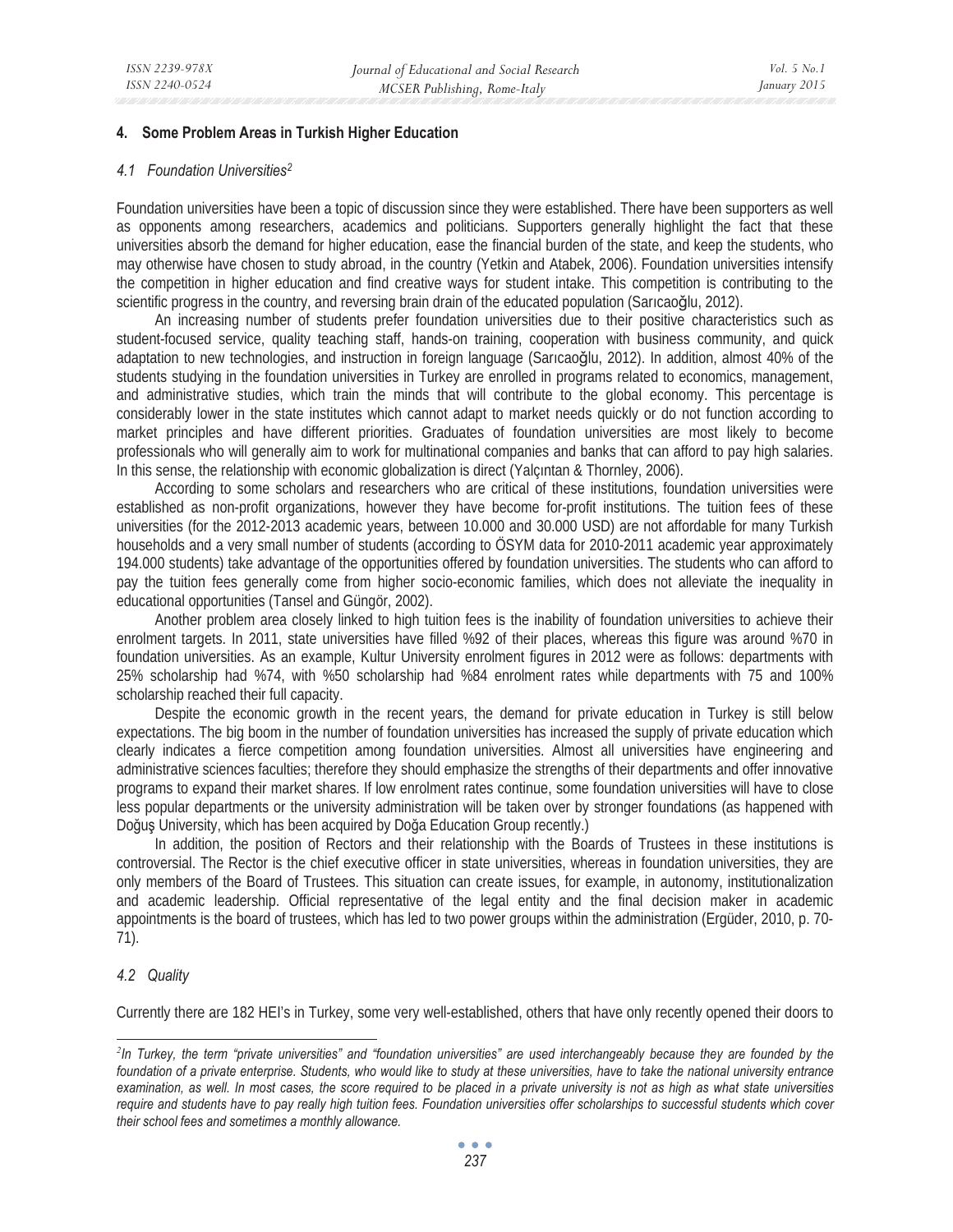students. Although some universities outside Istanbul, Ankara and Izmir are excellent or have some excellent departments, the vast majority of prestigious universities are located in these three big cities. Even in Istanbul, Ankara and Izmir there is great disparity in the quality of education and research at different universities. Most of the foundation universities have big budgets and luxurious campuses, though this does not necessarily mean that they offer high-quality education. Some of the foundation universities thrive on the reputation of a few well-known retired professors and offer expensive education to students from wealthy families. It is vital to understand the variety in quality of state and foundation universities.

#### *4.3 Bureaucracy*

A common pitfall in agreements on institutional cooperation is that the process is lengthy on the Turkish side. Turkish institutions often need time to overcome bureaucratic issues within their own institution and with both YÖK and other government bodies.

According to Vice Rector of Istanbul University, Prof Dr Kayacan (2012), approval for joint programs takes excessively long due to various reasons. The roadmap for opening joint programs by YÖK is not current and up to date and sometimes institutes are required to prepare documents that are not specified in the regulations which generally causes delays.

Another point to consider is the recognition of the foreign partner by YÖK. The Turkish Higher Education Council only allows partnerships between the Turkish institute and an accredited foreign institute. Opening the program first and then applying for approval may cause disappointment among students who may have recognition problems (as was the case of a partnership attempt between two universities in Turkey and Kosova which had to be cancelled later on due to YOK disapproval.)

# *4.4 Istanbul and some local issues*

Istanbul is the most populous city in Turkey with around 14,000,000 residents. Istanbul is Europe's second and the world's eighth biggest city and it is a rapidly growing metropolis.

According to the United States State Department Bureau of Security, despite its dense population and the mass of visitors, the city is listed as one of the safest in the world. Crime rates have been considerably lower in recent years as a result of successful policing and law enforcement operations and by the use of MOBESE (Integrated Mobile Electronic System (CCTV). MOBESE is a "City Information and Security System" enacted under the city's Security Department with the support of the Governorship. With approximately 600 modern cameras installed throughout the city, public services and administrative functions continue to improve, further decreasing crime rates.

The overall crime rate remains lower than that of other cities of comparable size. One out of 66 people in Istanbul is a victim of a crime. The most common crimes involve theft, pick-pocketing, bag-snatching, and purse slashing. Muggings are rare but are becoming more common. Violent crime against tourists and the expatriate community is also very rare.

Protests and demonstrations are a common occurrence in Istanbul. Taksim (Square) and Istiklal Caddesi (Street), two areas frequented by tourists, are often the venue for demonstrations. While demonstrations are usually peaceful, their potential to escalate into political violence should not be underestimated.

Recent protests which began on May 31, 2013 as a small sit-in by environmentalists intensified after a police crackdown. The demonstrators were initially protesting against government plans to build over Gezi Park in Taksim Square. The protests have continued for about a month with protesters occupying Taksim Square in Istanbul and parts of the capital, Ankara. Three people, including a police officer have died in violent conflicts between the police forces and anti-government protestors.

The past twenty five years have seen a drastic reduction in political activity culminating in mass protest. This is especially so in the last ten years. Turkey has entered a new era of ostensibly democratic responses to issues and it is in this vein that the current protests should be viewed. In addition, serious crime is on the decline generally and was never an issue against foreigners. However, as in most cities of the world, the correct individual precautions should be taken.

The most important issues faced by the city are the lack of quality housing, poor connection between housing and working districts, inadequate population growth control, lack of natural disaster-proof building stock, high housing rental and sales prices, and lack of urban social facilities.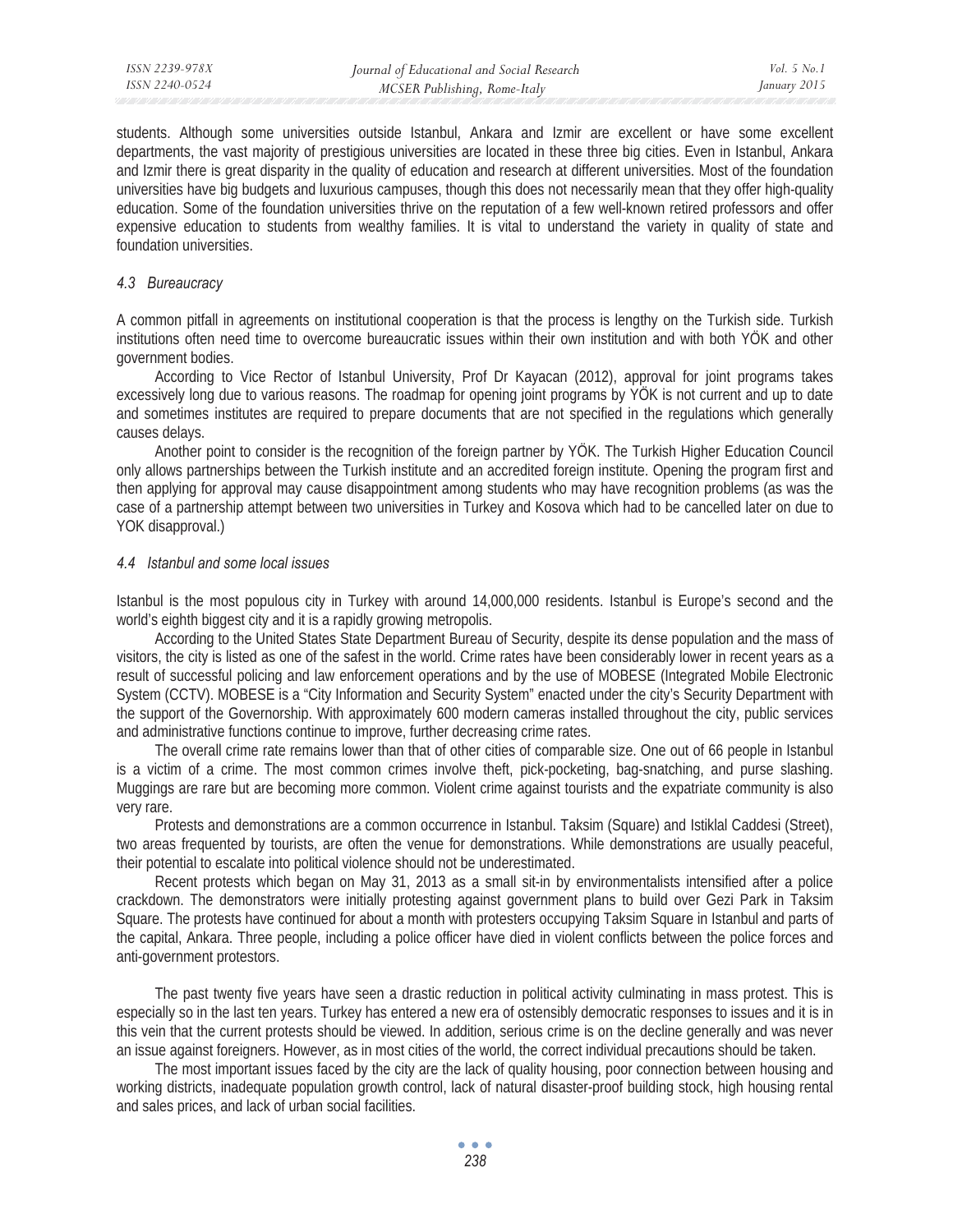# **5. Conclusion**

This paper has attempted to provide evidence that the international dimension and the interest of transnational higher education in Turkey has been steadily growing in importance, scope and complexity. The internationalization of higher education originated and gained speed as a result of globalization.

Turkey has started to take part in international educational agreements such as the Bologna and Erasmus later than other European countries, but it has made great progress, and the internationalization and mobility have become very important components of higher education in Turkey. Under the influence of the Bologna Process, structural changes have been introduced and implemented in higher education. It could be also stated that the developments in higher education were both policy and demand driven. The enrolment rates in tertiary education have increased but, even though many Turkish tertiary students have moved abroad for educational purposes, Turkey has not been a popular destination for international students yet. Also, despite many positive significant changes, there are still some important obstacles such as financial and administrative problems that need to be addressed.

To expand their internationalization efforts, institutions of higher education in Turkey could pursue working closely with government leaders, YÖK, and other decision makers to internationalize their curriculum and they could engage in curriculum reform that enables their universities to be more responsive to globalization trends. They could further seek additional sources in the private sector, which would encourage entrepreneurialism in education. Finally, universities in Turkey could address the current and potential reasons for a reluctance to embrace the innovation, seek educational partnerships in countries beyond Europe, and continue to identify the remaining characteristics, communication, and consequences of internationalization from the study that would unleash their potential to compete in the global arena of education.

Amongst the 20 largest economies in the world, Turkey is expected to become one of the most powerful economies in Europe within a decade as it utilises favourable demographics and private sector development. Coupled with its location and large domestic market are helping Turkey to become a centre of operations for multinational companies.

To sum up, there is a range of compelling reasons as to why Turkey is an attractive market, a good fit and an opportunity for transnational universities to build partnerships with Turkish universities. Turkey could be recommended as a region for transnational investors to focus resources to establish new ventures to attract domestic and international students, most likely to be located in Istanbul.

#### **References**

Aydın, M. (2012). Uluslararası öğrenci temini çalıştayı sonuç raporu. DEİK / Eğitim Ekonomisi İş Konseyi (EEİK). DEİK Yayınları: 783-2012/6-c2.

Armstrong, L. (2008). Interesting activity at the for-profit/non-profit interface: Laureate.

Changing Higher Education. Retrieved from http://www.changinghighereducation.com/2008/01/interesting-a-1.html#more.

Bryman, A. (2003). Triangulation. Encyclopedia of Social Science Research Methods. Sage Publications.

Carlyle Group (2012). Press Release: The Carlyle Group acquires a 48% stake in Bahcesehir

Koleji, a private education provider in Turkey. Retrieved from http://carlyle.com/news-room/news-release-archive/carlyle-group-acquires-48-stake-bahcesehir-koleji-private-education-p

Clark, N. (2012). Understanding transnational education, its growth and implications. World Education News and Reviews. Retrieved from http://wenr.wes.org/2012/08/wenr-august-2012-understanding-transnational-education-its-growth-and-implications/

Deutsche Welle (2012). Yabancı öğrencilerin yeni adresi. Retrieved from http://www.dw.de/yabanc%C4%B1-%C3%B6%C4%9 Frencilerin-yeni-adresi/a-15778032

EğitimBirSen (2011). Öğrencilerin Meslek Seçimini Etkileyen Faktörler. Retrieved from http://www.egitimbirsen.org.tr/Kamusal\_Alan\_ Yalanina\_Son\_Verilmelidir-1022-manset-haber.html

Erdo÷an, Y. (2011). Popüler yüksek lisanslar. http://www.capital.com.tr/populer-yuksek- lisanslar-haberler/23002.aspx?2.Page

Erguder, U. (2010). Leadership and Governance. *Higher Education Management and Development: Compendium for Managers* (Ed. Jeroen Huisman), Waxmann Publishing Co., New York.

Hershock, P. (2010). Mobility, markets and equity in higher education: Match or mismatch? 2010

Education 2020 Leadership Institute. September 13-24, 2010, Bangkok, Thailand. Retrieved from http://www.eastwestcenter.org/ education/international-forum-for-education-2020/education-leadership-institute/current-institute.

Higher Education Council (2007). Türkiye'nin Yükseköğretim Stratejisi. Retrieved from http://www.yok.gov.tr/content/view/557/238/

Hussain, I. (2007). Transnational education: concept and methods. *Turkish Online Journal of Distance Education (TOJDE).* 8(1). 163- 173.

Kaplan, P. (2012). Yabancı üniversite açmaya izin var ama denklik yok. Retrieved from http://www.haberturk.com/yazarlar/pervin-